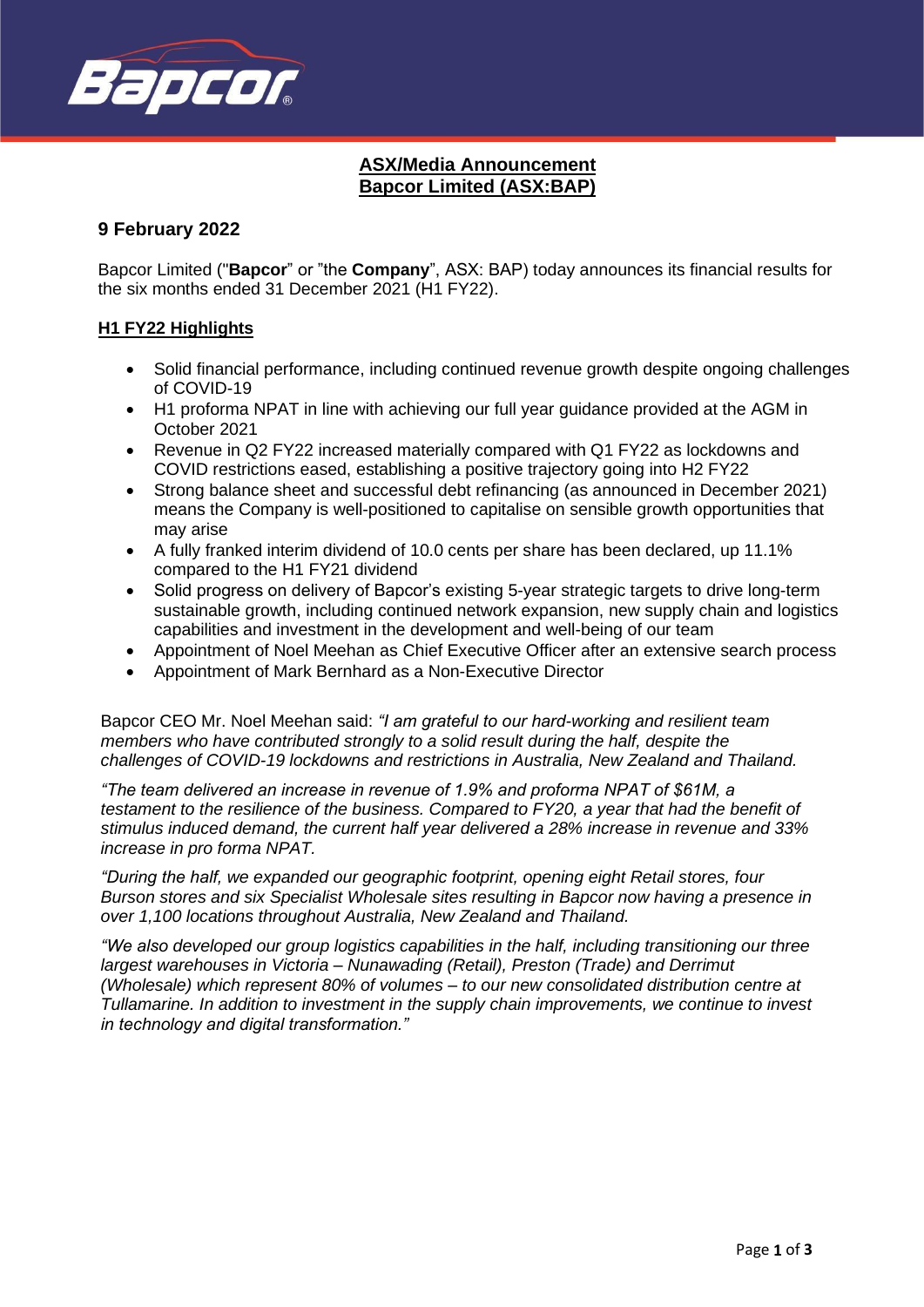

## **Financial Performance**

Our H1 FY22 results demonstrate the resilience of our business model:

| <b>\$M</b>              | <b>H1 FY22</b>      | <b>H1 FY21</b>      | YoY %      | <b>H1 FY22</b>      | <b>H1 FY20</b> | YoY % |
|-------------------------|---------------------|---------------------|------------|---------------------|----------------|-------|
| Revenue                 | 900.1               | 883.6               | 1.9%       | 900.1               | 702.5          | 28.1% |
| EBITDA proforma         | 137.2               | 145.6               | $(5.8\%)$  | 137.2               | 106.7          | 28.6% |
| EBIT proforma           | 95.2                | 106.8               | $(10.9\%)$ | 95.2                | 73.7           | 29.1% |
| NPAT proforma           | 60.7                | 70.2                | (13.7%)    | 60.7                | 45.6           | 33.0% |
| <b>NPAT</b>             | 57.7                | 67.7                | (14.7%)    | 57.7                | 45.2           | 27.7% |
| EPS proforma            |                     | 17.87 cps 20.70 cps | (13.7%)    | 17.87 cps           | 16.06 cps      | 11.3% |
| DPS - Interim           | 10.0 <sub>CPS</sub> | $9.0$ cps           | 11.1%      | 10.0 <sub>CPS</sub> | 8.0 cps        | 25.0% |
| Cash conversion         | 69%                 | 84%                 |            | 69%                 | 87%            |       |
| Leverage<br>(ND/EBITDA) | 1.0x                | 0.6x                |            | 1.0x                | 2.3x           |       |

*Proforma results are adjusted for transition costs relating to the new Melbourne Distribution Centre at Tullamarine to reflect the underlying performance of the business. Statutory net profit after tax in H1 FY22 includes \$2.9M of the transition costs relating to the new Melbourne Distribution Centre at Tullamarine which do not relate to H1 FY22's underlying performance.*

The balance sheet is in a strong position, with net debt at 31 December 2021 of \$203M compared to 30 June 2021 of \$164M. The leverage ratio at 31 December 2021 was 1.0x with interest cover remaining very strong.

A fully franked interim dividend of 10.0 cents per share has been declared, an increase of 11.1% compared to the H1 FY21 dividend.

#### **Business Unit & Segment Performance**

The Bapcor Trade segment, consisting of Burson Auto Parts and Precision Automotive Equipment, delivered record revenue in the current half. Revenue grew by 3.1% with same store sales up 1.1% (Q1 +0.5%; Q2 +1.4%), with the second quarter improving on the first quarter as COVID-19 lockdowns and restrictions eased. The Burson team continued to expand the store network, adding a further 4 stores to reach the milestone of 204 stores nationwide in Burson's 50<sup>th</sup> anniversary year. Precision Equipment achieved revenue of c.\$22M for the half year. Further network expansion in Bapcor Trade will occur in the second half of FY22.

Bapcor New Zealand performed well in a market particularly challenged by COVID-19 lockdowns and restrictions, with revenue up 0.5% and EBITDA up 0.5% compared to H1 FY21. Same store sales in New Zealand were down 1.6% (Q1 -13.2%; Q2 +11.2%) over the prior year, with the increase in the second quarter demonstrating the ability of the business to perform as lockdowns eased. Given the market conditions, BNT did not expand its store network in the current half.